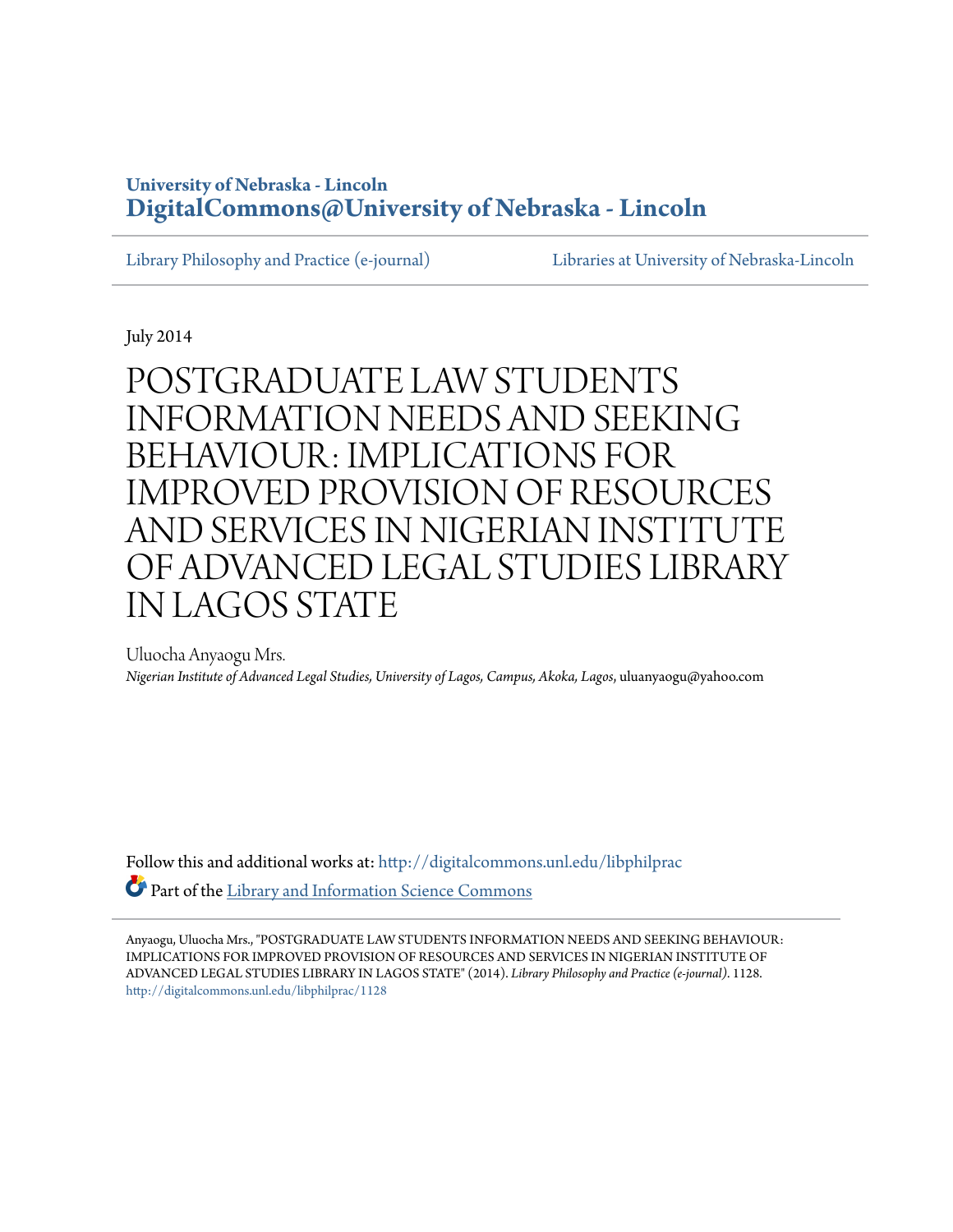# **POSTGRADUATE LAW STUDENTS INFORMATION NEEDS AND SEEKING BEHAVIOUR: IMPLICATIONS FOR IMPROVED PROVISION OF RESOURCES AND SERVICES IN NIGERIAN INSTITUTE OF ADVANCED LEGAL STUDIES LIBRARY IN LAGOS STATE**

### **BY**

## **ULUOCHA ANYAOGU (Mrs.)**

*Principal Librarian* 

**E-mail:** uluanyaogu@yahoo.com

*KEY WORDS:*Information needs, information seeking behaviour, Postgraduate

Law students, Resources, Services, Research, Lagos State

*ABSTRACT: Adequate knowledge about the information needs and seeking behaviour of users is vital for developing library resources, services and facilities to meet their information needs effectively. The purpose of this study is to find out the various legal resources available to Postgraduate law students; their information needs and seeking behaviour; the sources/services utilized by them and their level of satisfaction with the information obtained from the sources in the library. The population of study consists of 323 Postgraduate law students registered at NIALS library since year 2013. Total enumeration sampling technique was used to select all the registered students. A self-developed questionnaire titled Information Needs and Seeking Behaviour of Postgraduate Law Students (INSBPLS) scale was used to collect data. In all, 323 copies of the questionnaire were distributed to Postgraduate law students, out of which 204 copies were returned and were usable for analysis. The study revealed that law books were mostly available in NIALS library with a frequency score of (F= 204), followed by law reports (F= 200). The research also found out that the major information need of the Postgraduate law students is to obtain academic information in the library. This was confirmed by 80 students representing 39.2%. The study revealed that the sources of obtaining academic information by students includes browsing on the shelves (204 respondents representing 100%) and subject/author/title catalogue (187 respondents representing 91.6%). Based on the findings, It is recommended that frequent enquiry into the legal information needs of users should be adopted.*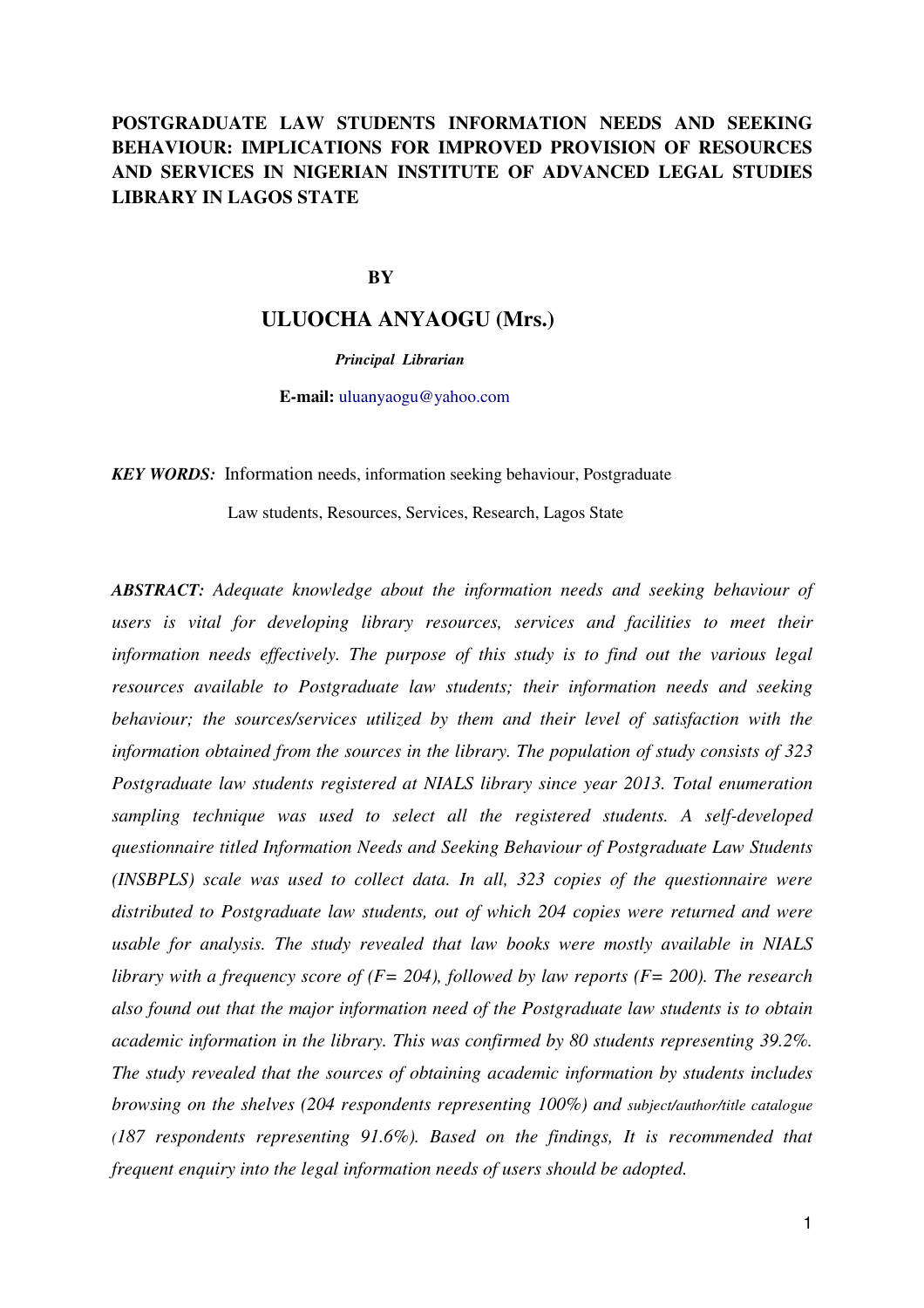### **INTRODUCTION**

Researchers have frequently examined the information seeking behaviour of particular professional groups in an effort to assess the ways and patterns of locating and utilization of information so as to enhance information provision to these groups. Information needs and seeking activity differs from one profession to another. Thus, adequate knowledge of the information needs and seeking behaviour of Postgraduate Law students is imperative for law libraries to support their research activity. Such an understanding will help law libraries to develop library collections and services that are more likely to satisfy users' information needs. This is because the success of a library in meeting the information needs of its users will determine the number of future library use by the users'. The study aims at accessing the pattern and use of library information resources by Postgraduate law students in Nigerian Institute of Advanced Library Studies library, Lagos, Nigeria.

## **Problem Statement**

In assessing law libraries in Lagos State, no effort has been made to find out how knowledge of the information needs and seeking behaviour of Postgraduate law students in research law libraries could lead to provision of current and up-to-date legal materials as well as adequate utilisation of legal materials for improved legal research. It was in the light of this that this study investigated information needs and seeking behaviour of Postgraduate law students in NIALS library, Lagos.

### **Objectives:**

The objectives of the study are to

- 1. find out the legal information resources available to Postgraduate Law students;
- 2. find out the information needs of the students;
- 3. find out the sources of obtaining academic information by students;
- 4. find out if students get their required information from the identified sources;
- 5. find out how students rate the general availability and access to information in the library

## **Research Questions**

Specifically, the following research questions were addressed in the study:

- 1 What are the legal resources available to Postgraduate law students?
- 2 What are the information needs of the students?
- 3 What are the sources of obtaining academic information by students?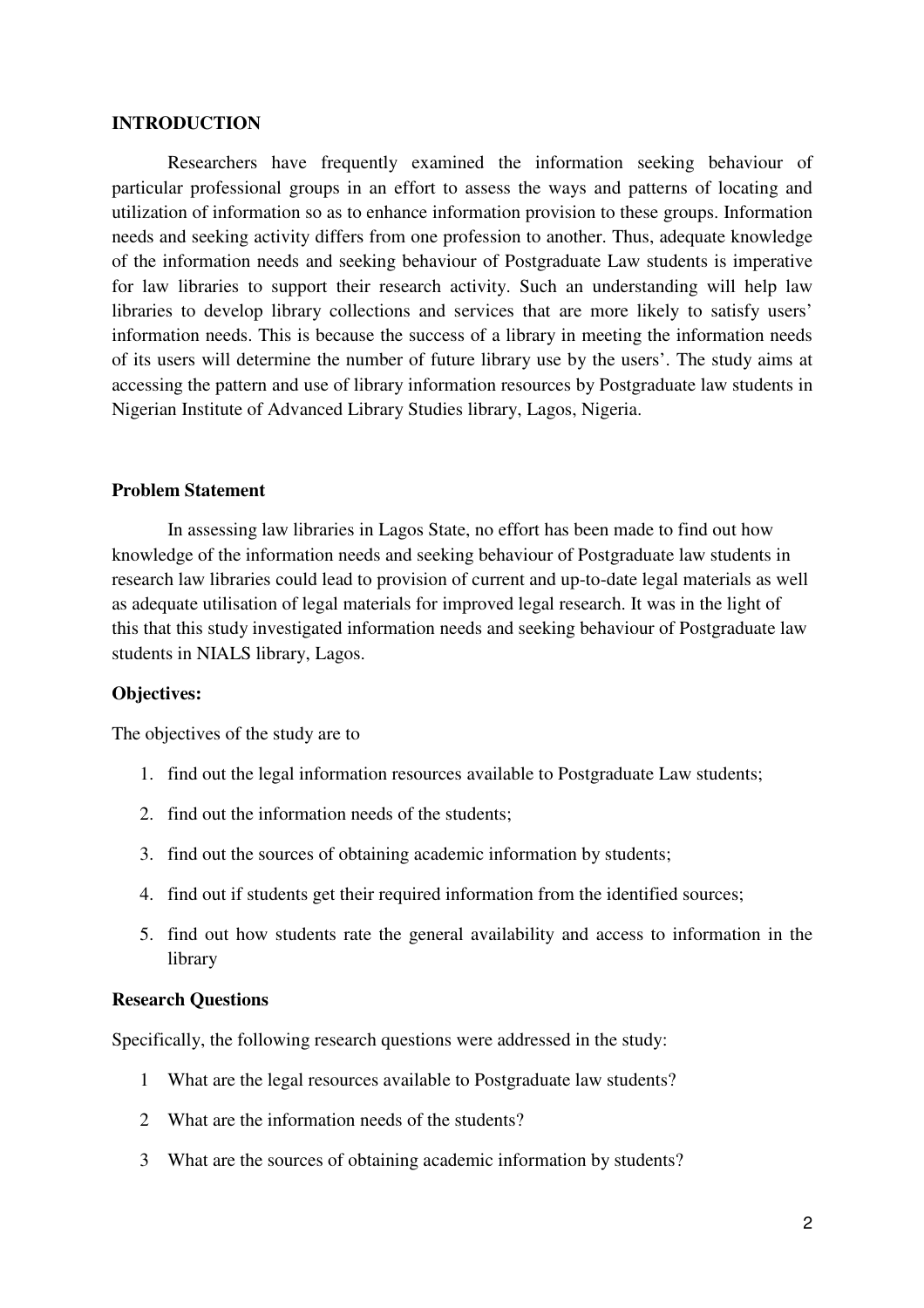- 4 Do students get all the information required from the identified sources?
- 5 How will student rate the general availability and access to information in the library?

### **LITERATURE REVIEW**

A significant body of literature exists on the information needs and seeking behaviour of different user groups across disciplines**.** According to Bates (2002) "Information could be defined in terms of tools, processes or knowledge". Postgraduate Law students seek information for several purposes and like any other user, they experience considerable problems in satisfying. Thus, everything the students do, whether providing legal advice, drafting a legal document or conducting a legal research requires information (Otike and Mathews, 2000). Law is a highly knowledge-intensive domain and obtaining accurate and upto-date legal information can improve the legal information needs of postgraduate law students.

 Otike (2000) explored the legal information needs of lawyers in Kenya. It was noted that a lawyer's work is determined by the legal needs of the clients, which, in turn, influences the information needs of the lawyer. The lawyers seek assistance from the High Court library or collections in other law firms. Haruna and Mabanwonku (2001) examined the information needs and seeking behaviour of lawyers in Lagos, Nigeria. The study revealed that many lawyers perceived the need to know the latest decisions of superior courts as their greatest professional information need. Other expressed needs include knowing recent legislation, obtaining information on local and international seminars and conferences, and on acquisition and application of legal "know-how". These legal information needs are met through a number of sources. Another study by Kuhlthau and Tama (2001) also found out that lawyers expressed a preference for print texts over computer databases for more complex tasks. The legal profession continues to rely heavily on printed media. Electronic media is used only as a last resort. Changes in the information environment have influenced the information behaviour of students and the way in which they seek, find and use information resources for learning (Prensky,2001).

 Otike (2002) investigated the information needs and seeking behaviour of lawyers in England in the United Kingdom and found out that lawyers information needs are greatly influenced by the nature of the work they do. Oyediran-Tidings (2004) studied information needs of library users at the Yaba College of Technology, Lagos, and observed low use of the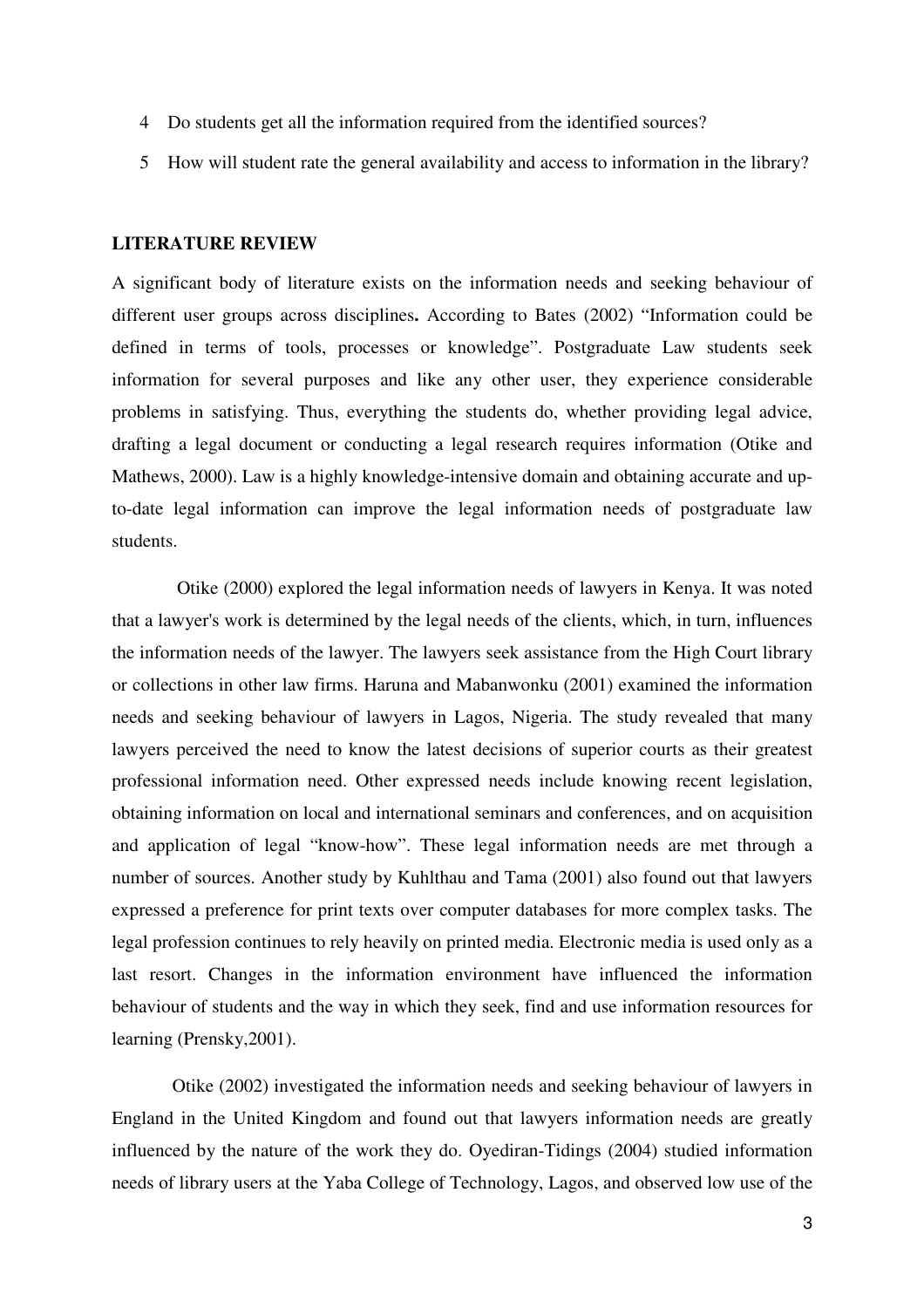library by the students, which was "attributed to the expressed unavailability of desired information resources." Fulton, Kerins and Madden (2004) report the results of two empirical studies which explored the information seeking behaviour of engineering and law students in Ireland. The findings reveal similar patterns in the information seeking behaviour between students studying to become professionals and information seeking patterns of these groups. Students learned their information seeking strategies, including effective and less effective approaches, from educators. Misperceptions of the role and value of libraries and information professionals in their studies were common, and as a result, students often adopted information seeking strategies that excluded libraries and library staff. The two studies suggest that engineering and law students in Ireland could benefit from greater information literacy training and awareness, enabling them to acquire the information skills they need to function effectively and efficiently in their future professional work lives. In 2005, Oyesiku, in her study, pointed out that the information needs of law lecturers cut across educational, psychological and social needs like every other profession. While this might be the case, however the information needs of law lecturers specifically deal with research and teaching in matters relating to law and recent enactments, research findings arising from conferences, seminars, workshops, and academic journals. The library is the store house of knowledge and information, it provides both access to information resources and the information itself. Library help the nursing schools to achieve the objectives of producing nurses that are information literate and are prepared for lifelong education. In a study conducted by Kerin et al (2004) on information seeking behaviour among law students of Irish University, it was reported that most students claimed to use the resources of the library heavily over the course of their academic programmes. Ubogu (2006) stated that libraries should provide access to information resources; expert professional support to facilitate thorough and accurate use of all library resources, access to library materials and services to the community". Also, information that has to do with current affairs, business and economic matters, health and good living, public administration, governance and general knowledge constitute information needs of lawyers.

As regards the sources of information used by lawyers, Wilkinson (2001) studied information sources used by lawyers in problem solving and found out that lawyers overwhelmingly preferred informal sources when seeking information. In addition, they preferred sources of information internal to their organizations rather than external sources. Tuhumwire and Okello-Obura (2010) asserted that lawyers used sources of information in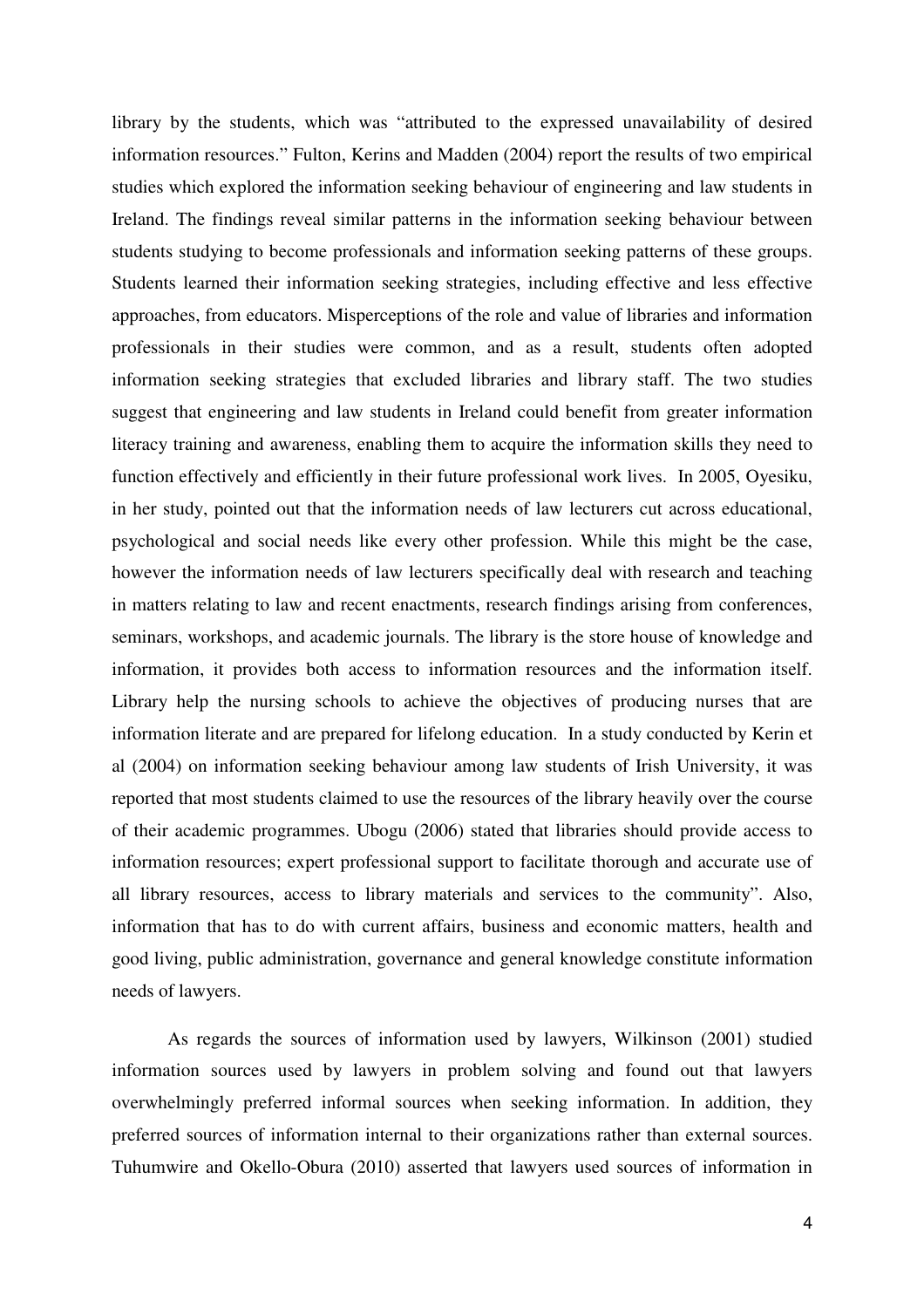different ways throughout the process of construction within a complex task. At the start of the lawyer's search for information, some sources provide an overview and background knowledge. Then, some sources enable them to construct a theory or strategy in the case. Finally, they complete their work when they are determined they had used sufficient legal information resources to write a persuasive research paper. Thus, access to the right kind of legal information resource is viewed as the bedrock for effective legal research.

Hinson et. al (2007) pointed out that seventy-eight percent of the lawyers were found agreed that the internet improves their productivity. Eighty-eight per cent of respondents indicated that the internet is useful as a communication tool, whilst 76 percent of the respondents considered the internet to be very important for getting information. Makri (2009) in his doctoral thesis studied lawyer's information behaviour leading to the development of two methods for evaluating electronic resources. Overall, findings were positive regarding both methods and useful suggestions for improving the methods were made. Also, in a study carried out in Law Faculty at Central Law College, Salem, India by Thanuskodi (2009), it revealed that the respondents use Information Technology-based library sources and facilities less frequently compared with printed sources. The study conducted by Adeoye and Popoola (2011) revealed that majority of the respondents use the library for research and preparation of notes for their students. Majority of the respondents indicated that they search for library information resources by browsing through the bookshelves while some consult library staff for assistance. This was as a result of non availability of library catalogue in most of the libraries studied except U.C.H. Ibadan, Nursing School library.

# **Methodology**

This is essentially a survey study. The population of study consisted of 120 Postgraduate law students (from Faculty of Law, University of Lagos and NIALS) registered in the library between year 2013 and 2014. Total enumeration sampling technique was used to select all the students from the two departments of law. A self-developed questionnaire titled Information Needs and Seeking Behaviour of Postgraduate Law Students (INSBPLS) scale was used to collect data. The questionnaire had a Cronbach Alpha reliability coefficient of 0.85. The researcher and two trained research assistants administered the questionnaires. A total of 204 Postgraduate law students out of 323 students sampled responded and the copies of their questionnaires were found valid for analysis, given a response rate of 62%. The data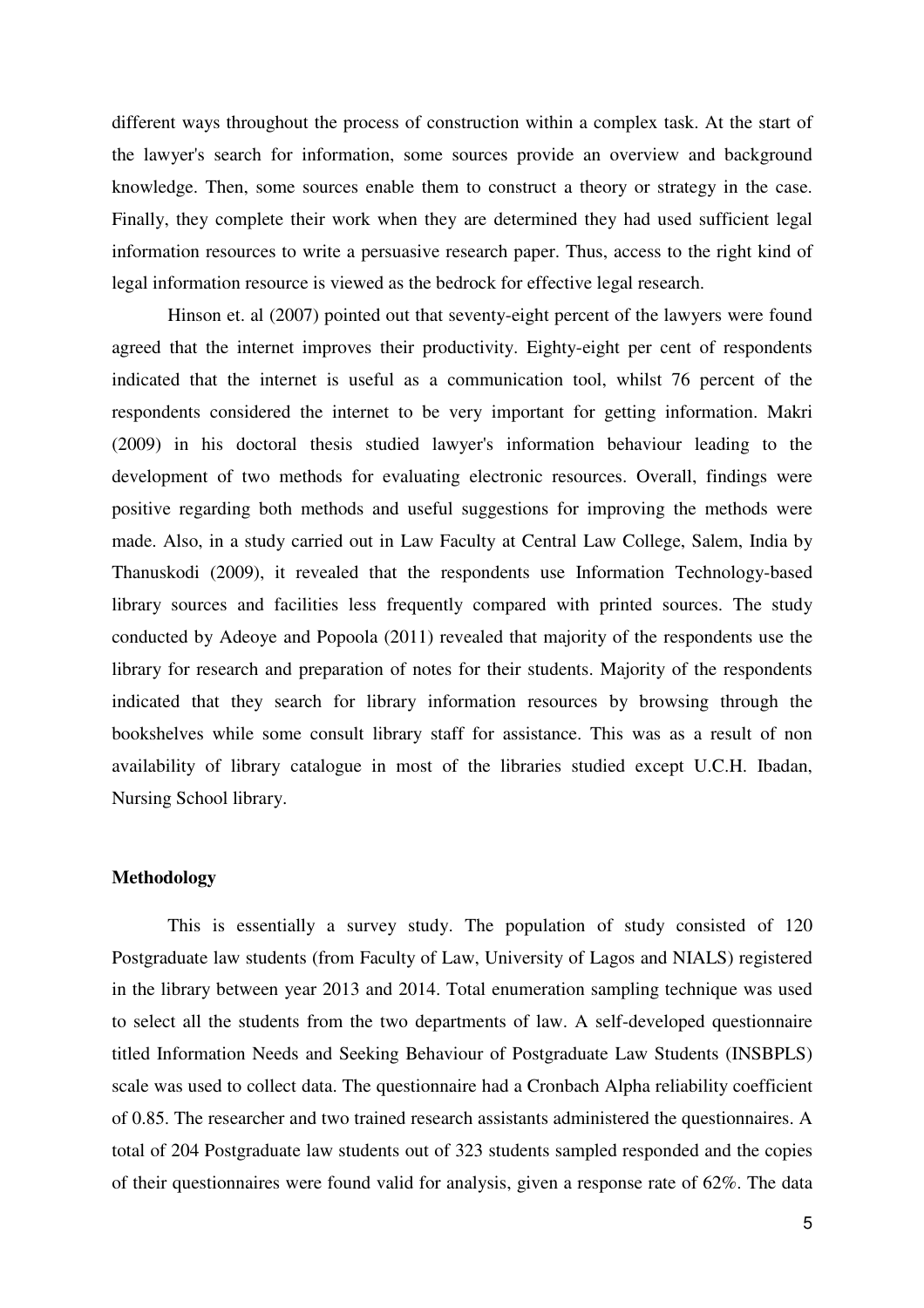collected were analysed using descriptive statistics of frequency and percentages. The distribution of returned copies of the questionnaires by the Postgraduate law students is summarised in Table 1.

A breakdown of the number of respondents used for this study is indicated in Table 1. The target population comprises of Postgraduate law students from university of Lagos and Nigerian Institute of Advanced Legal Studies who are library users within year January, 2013 and February, 2014. Postgraduate law students from University of Lagos (UNILAG) had the highest number of respondents (140) while NIALS had 64 representing 31.1% of the respondents.

| <b>Department</b> | <b>Copies</b><br>of<br>questionnaires |                 | Response Rate (%) |
|-------------------|---------------------------------------|-----------------|-------------------|
|                   | <b>Distributed</b>                    | <b>Returned</b> |                   |
| <b>UNILAG</b>     | 240                                   | 140             | 68.6              |
| <b>NIALS</b>      | 85                                    | 64              | 31.3              |
| <b>TOTAL</b>      | 323                                   | 204             | 100               |

**Table 1: Questionnaire distribution and response rate** 

#### **Research Question 1: What are the legal resources available to Postgraduate law students?**

The overall result shows that law books were mostly available in law faculties in Nigeria with a frequency score of (F= 204), followed by law reports (F= 200), indexes and abstracts (F= 190), legal periodicals (F = 187), legislation and statutes (F=178), reference materials (F=165), government publications (F= 51), non-legal materials (F= 47), newspapers  $(F = 28)$ , loose leaf  $(F = 36)$ , digests  $(F = 30)$ . E-resources and online legal databases were not available in the library as shown by their lowest scores in terms of availability. This implies that e-resources and online legal databases were not available resources when compared to other legal information considered in this study. Based on the analysis of the scores obtained, it could be deduced that law reports, government publications, non-legal materials legislation and statutes, newspapers, loose leaf, indexes and abstracts and digests were the most available legal information resources to Postgraduate law students in NIALS Library. This is indicated in table 2.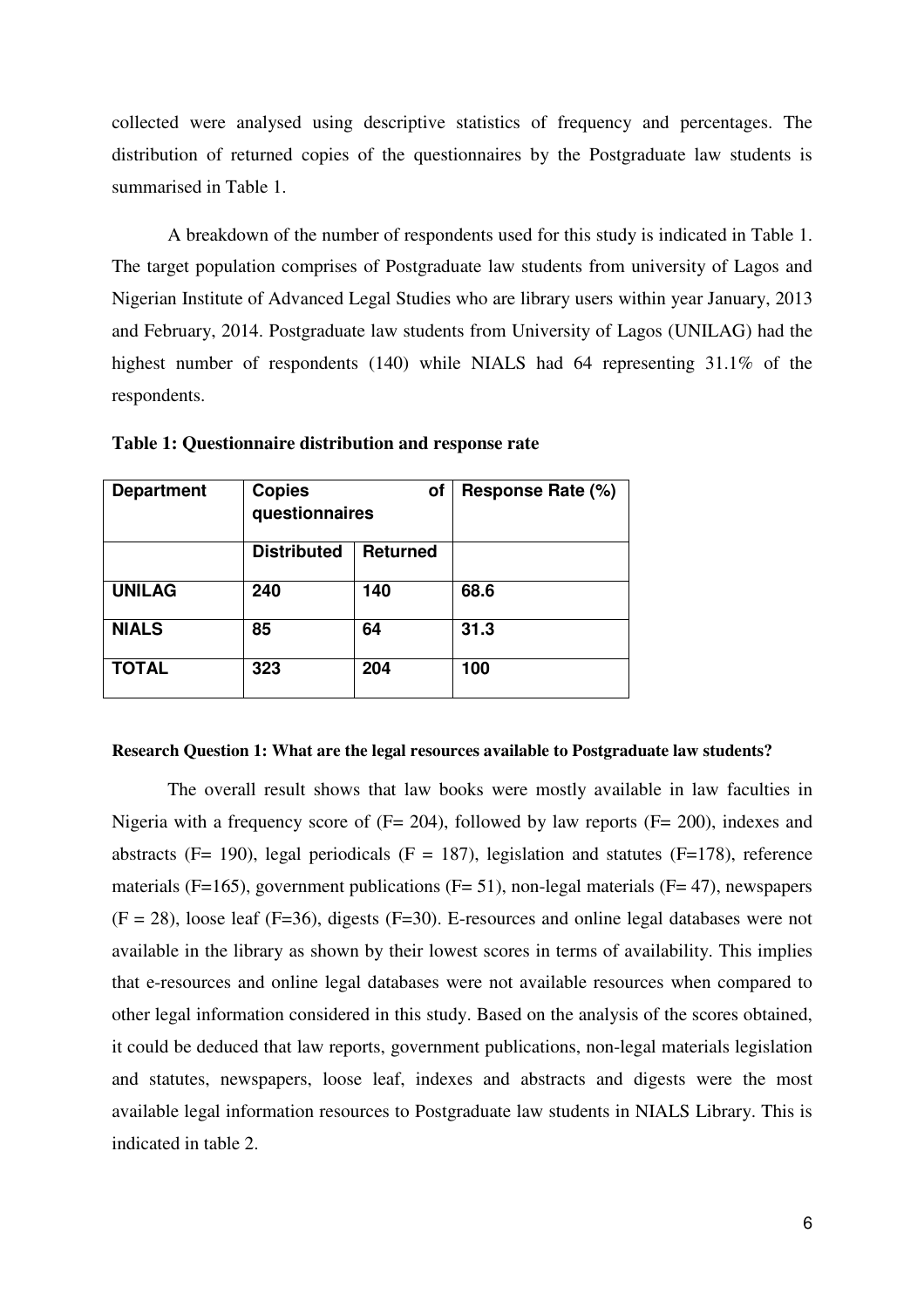| S/N            | <b>Legal Information Resources</b> | <b>Available</b> | <b>Not Available</b> |
|----------------|------------------------------------|------------------|----------------------|
|                |                                    | $N\%$            | $N\%$                |
| $\mathbf{1}$   | <b>Law Reports</b>                 | 200 (98.0%)      | 4 $(1.9\%)$          |
| $\overline{2}$ | <b>Legislation and Statutes</b>    | 178 (87.2%)      | 26 (12.7%)           |
| 3              | <b>Legal Periodicals</b>           | 187 (91.6%)      | $17(8.3\%)$          |
| $\overline{4}$ | <b>Government Publications</b>     | 51 (25.0%)       | 153(75.0%)           |
| 5              | <b>Law Books</b>                   | 204 (100%)       | $0(0\%)$             |
| 6              | <b>Reference Materials</b>         | 165 (80.8%)      | 39 (19.1%)           |
| $\tau$         | <b>E-Resources</b>                 | $0(0\%)$         | $0(0\%)$             |
| 8              | <b>Online Legal Databases</b>      | $0(0\%)$         | $0(0\%)$             |
| 9              | <b>Non Legal Materials</b>         | 47 (23.0%)       | 157 (76.9%)          |
| 10             | <b>Indexes and Abstracts</b>       | 130 (63.7%)      | 74 (36.2%)           |
| 11             | <b>Digests</b>                     | 30 (14.7%)       | 174 (85.2%)          |
| 12             | <b>Newspapers</b>                  | 28(13.7%)        | 176(86.2%)           |
| 13             | <b>Loose Leaf</b>                  | 36(17.6%)        | 168(82.3%)           |

| Table 2: Availability of legal materials in NIALS Library |  |  |  |
|-----------------------------------------------------------|--|--|--|
|-----------------------------------------------------------|--|--|--|

 $N = 204$ 

## **Research Question 2: What are the information needs of the students?**

In Table 3, the result of the findings show that the predominant information need of the Postgraduate law students is to obtain academic information in the library. This is confirmed by 80 students representing 39.2%. Other information needs of the students are: Legal information (24.5%), Information for personal development (22.5%), employment information (0.9%) and global information (11.7%). See Table 3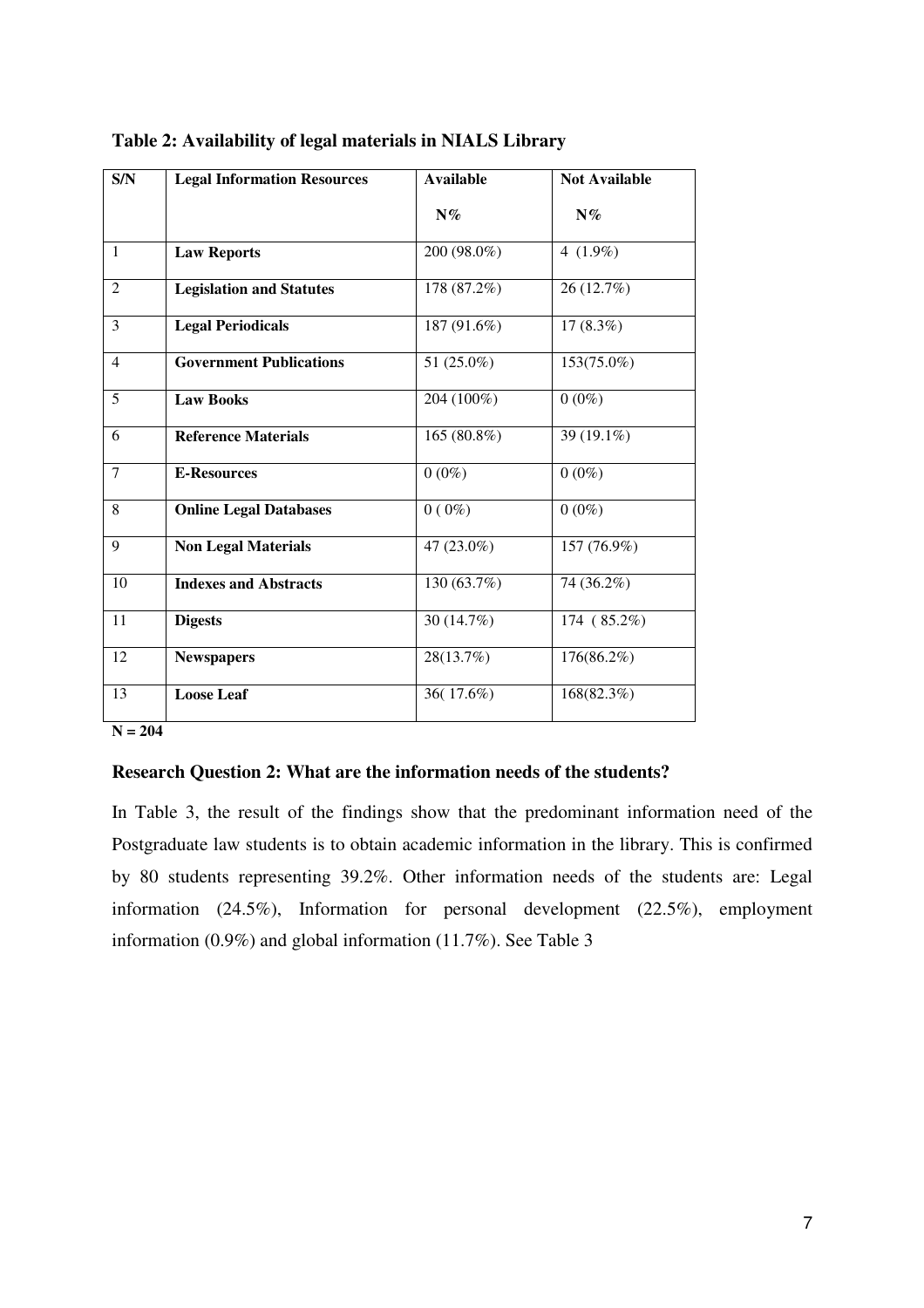| S/N                    | Purpose(s)                           | <b>Frequency</b> | Percentage |
|------------------------|--------------------------------------|------------------|------------|
|                        | <b>Employment Information</b>        | $\overline{2}$   | $0.9\%$    |
| $\mathfrak{D}_{\cdot}$ | Academic Information                 | 80               | 39.2%      |
| 3                      | Legal Information                    | 50               | 24.5%      |
| 4                      | Information for personal development | 46               | 22.5%      |
| 5                      | Global Information                   | 24               | 11.7%      |
| 6                      | Entertainment/Leisure Information    | $\overline{2}$   | $0.9\%$    |

**N= 204** 

# **Research Question 3: What are the sources of obtaining academic information by students?**

The results in table 4 show the sources of obtaining academic information by students.

**Table 4: Information Seeking Pattern** 

| S/N            | <b>Information Seeking Pattern</b>                               | Frequency | Percentage |
|----------------|------------------------------------------------------------------|-----------|------------|
| 1              | Subject/author/Title Catalogue                                   | 187       | 91.6%      |
| 2              | Index to legal Periodicals                                       | 165       | 80.8%      |
| 3              | Reading List                                                     | 51        | 25.0%      |
| $\overline{4}$ | of<br>Dissemination<br>Selective<br><b>Information Service</b>   | 47        | 23.0%      |
| 5              | <b>Online Legal Databases</b>                                    | $\theta$  | $0.0\%$    |
| 6              | Professional Colleagues                                          | 187       | 91.6%      |
| 7              | Rely on Librarians and Library<br>Officers to retrieve materials | 178       | 87.2%      |
| 9              | Browsing on the shelves                                          | 204       | 100%       |
| 10.            | Internet                                                         | 74        | 36.2%      |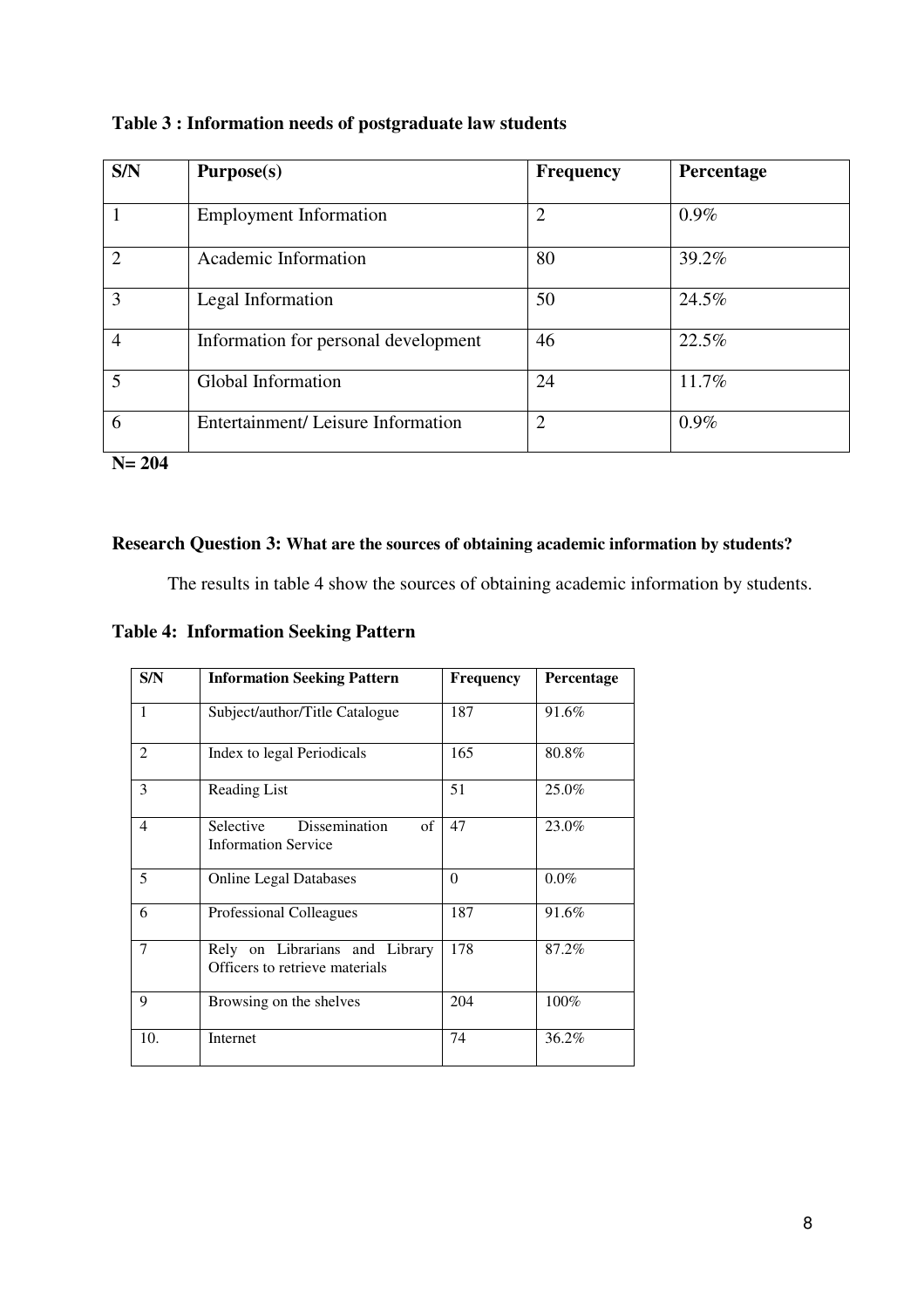### **Research Question 4: Do students get all the information required from the identified sources?**

Table 5 reveals that majority of the respondents confirmed that they get the required information from the identified sources.

| <b>Item</b>                                                                                          | YES %       | NO%             |
|------------------------------------------------------------------------------------------------------|-------------|-----------------|
| I get all the information I<br>need from the sources<br>identified                                   | 165 (80.8%) | $39(19.1\%)$    |
| All the sources identified<br>are very rich because I<br>always get what I want<br>from them at once | 187 (91.6%) | $(8.3\%)$<br>17 |

### **Table 5: Getting Required Information from identified source**

## **Research Question 6: How will student rate the general availability and access to**

## **information in the library?**

Table 6 confirms that 102 respondents (50.0%) who constitute the majority indicated that they are very satisfied with all the information they are getting from the identified sources. Furthermore, 85 (41.6%) indicated that they were satisfied, while 9(4.45) and 8 (3.9%) indicated that they were less satisfied and dissatisfied

| <b>Response</b>       | <b>Frequency</b> | Percentage |
|-----------------------|------------------|------------|
| Very Satisfied        | 102              | 50.0%      |
| Satisfied             | 85               | 41.6%      |
| <b>Less Satisfied</b> | 9                | 4.4%       |
| Dissatisfied          | 8                | 3.9%       |
| Total                 | 204              | 100        |

## **Table 6: Level of Satisfaction of Information Obtained**

# **Postgraduate Suggestions for Improving their Access to Information**

The study synthesised issues that could be addressed by the Institute Management to enhance access by Postgraduate law students to required information and asked the opinion of the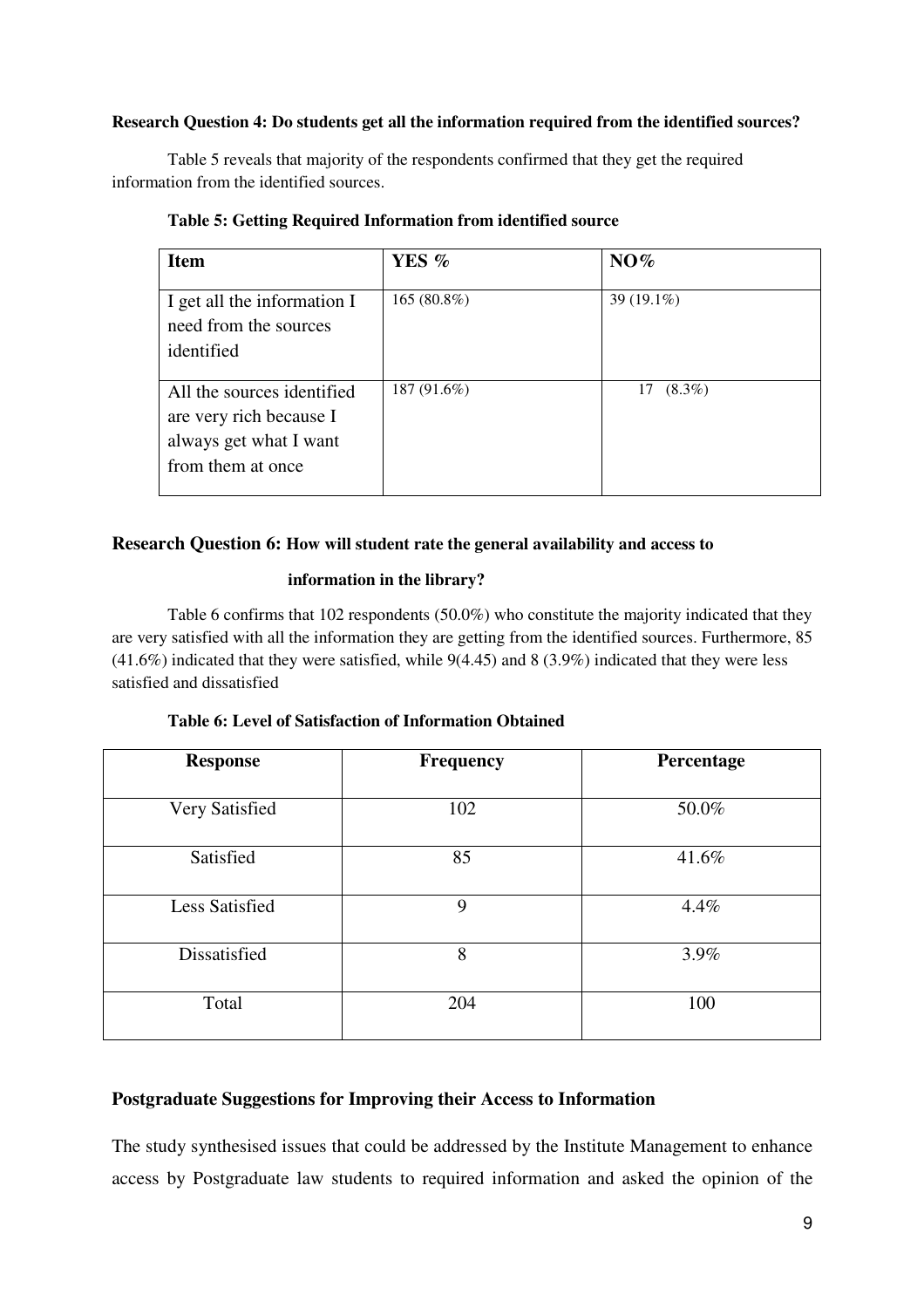student regarding them. Table 7 shows the views of the respondents on what should be done to enhance access in the library.

| <b>Suggestions</b>                                                                                 | <b>Frequency</b> | Percent % |
|----------------------------------------------------------------------------------------------------|------------------|-----------|
| Ensuring that library environment is convenient                                                    | 178              | 87.2%     |
| Provision of modern library facilities                                                             | 200              | 98.0%     |
| Provision of computers with internet facilities                                                    | 204              | 100%      |
| Improved power supply/ general lightning of the library                                            | 165              | 80.8%     |
| Provision of index to law reports especially the missing<br>years                                  | 187              | 91.6%     |
| Provision of more copies of Laws of the Federation 2010<br>and latest laws                         | 204              | 100%      |
| Provision of more current legal materials                                                          | 178              | 87.2%     |
| Provision of electronic resources and on-line legal databases<br>like Lexis-Nexis and Law Pavilion | 204              | 100%      |
| Provision of government publications                                                               | 187              | 91.6%     |

**Table 7: Postgraduate Suggestions for Improving their Access to Information** 

# **DISCUSSION**

From the analysis of the data collected, it should be noted that the needs of the students continue to expand on a daily basis as a result of the emergence of new frontiers in law. Thus, the findings with regard to the provision of electronic resources and on-line legal databases provide a big challenge to NIALS library. If adequate access to information is to be attained in the apex law library (NIALS), a more radical and positive approach to the provision of these resources in the library must be adopted. Presently, even with the internet facilities that are available in the library, access of internet to Postgraduate law students is minimal. This finding is in agreement with the study conducted at University of Botswana by Ojedokun and Owolabi (2003). Hence, students are forced to patronise the private cybercafés within and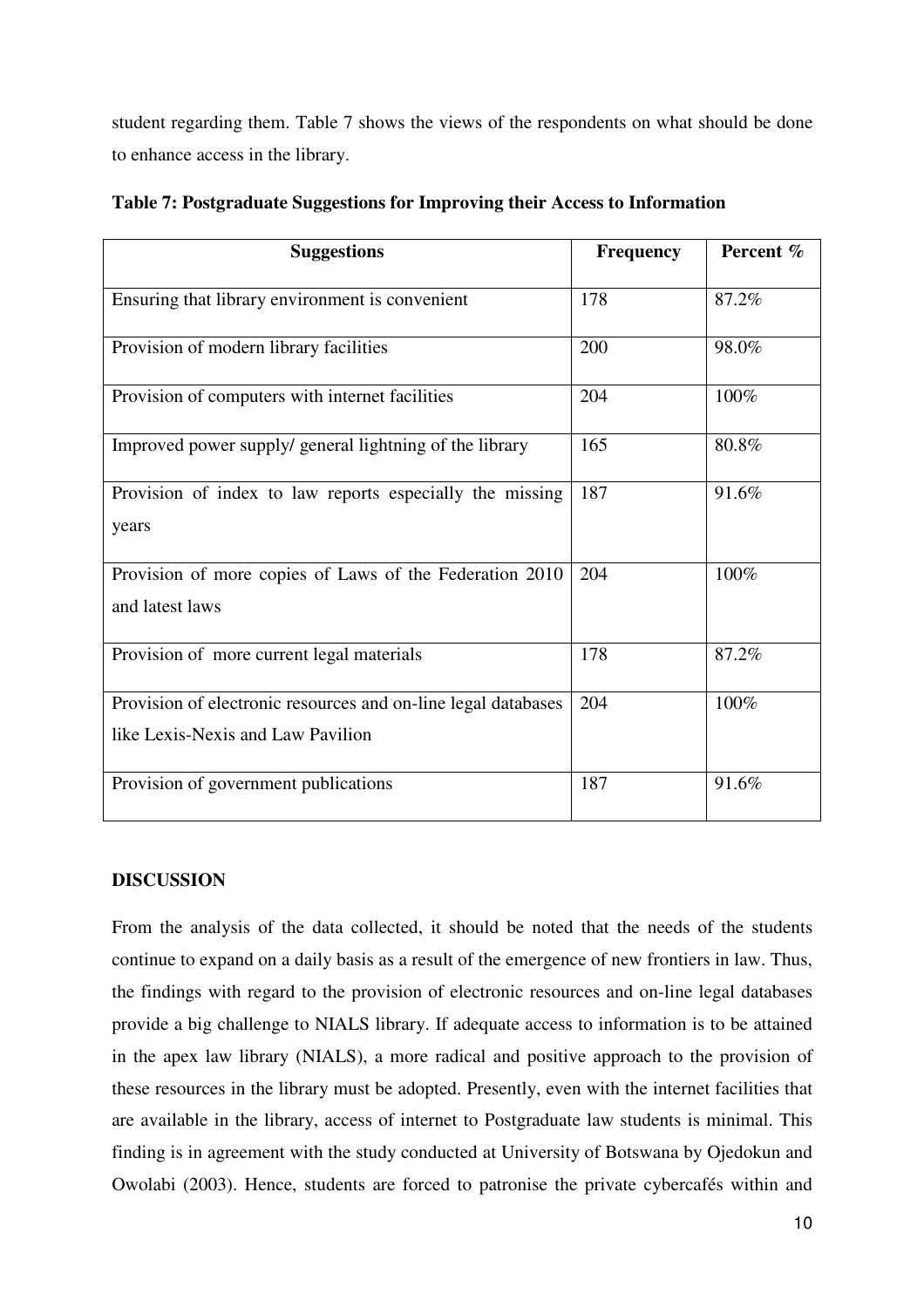outside the university communities. To stem this tide and ease the problem faced by students in accessing information resources in the library, direct investment in its provision must be given priority in the library vote. This however might be a big challenge to NIALS library that is groaning under the hardship of poor economies. It therefore calls for the intervention of international donor agencies, grants, and NIALS Fellows and Alumni to salvage this present predicament facing the apex law library in Nigeria.

 Whatever sources and resources available to Postgraduate law students, the issue of access is vital. It is therefore necessary to access and know the information needs and seeking behaviour of any particular group of information users of the library. Table 4 indicated that the most used means of obtaining information in the library include subject/author/title catalogue. This shows that the means of accessing resources in the library will always remain relevant even in the electronic environment. Law libraries and law librarians will remain relevant to provision of information resources as long as they become pro-active in service delivery. The law librarian could take the advantage of this preference of means of obtaining information by Postgraduate students and migrate the library resources to an on-line environment using subject / Author title format for easy accessibility.

 On the level of accessibility and satisfaction with the information obtained from required sources, the respondents indicated that they were satisfied with the obtained information. Positive as this may seem, it may be dangerous to dismiss the negligible percentage that were not satisfied. It therefore seems that more resources especially current materials and facilities are still needed in the library.

### **CONCLUSION**

The expanding volume of legal information resources has led to changes in Postgraduate law students' information needs and seeking behaviour, calling for the attention of law librarians and information providers. For the legal information needs of the students to be met, the right resources and sources should be availed to them and proper means of access should be taken care of in the legal information provision strategies. It is imperative that the provision of computers with effective internet access should be the nucleus of the strategies for improving access. Therefore, a well articulated and sustained effort is required to provide the needed facilities in NIALS library to ease access to its resources.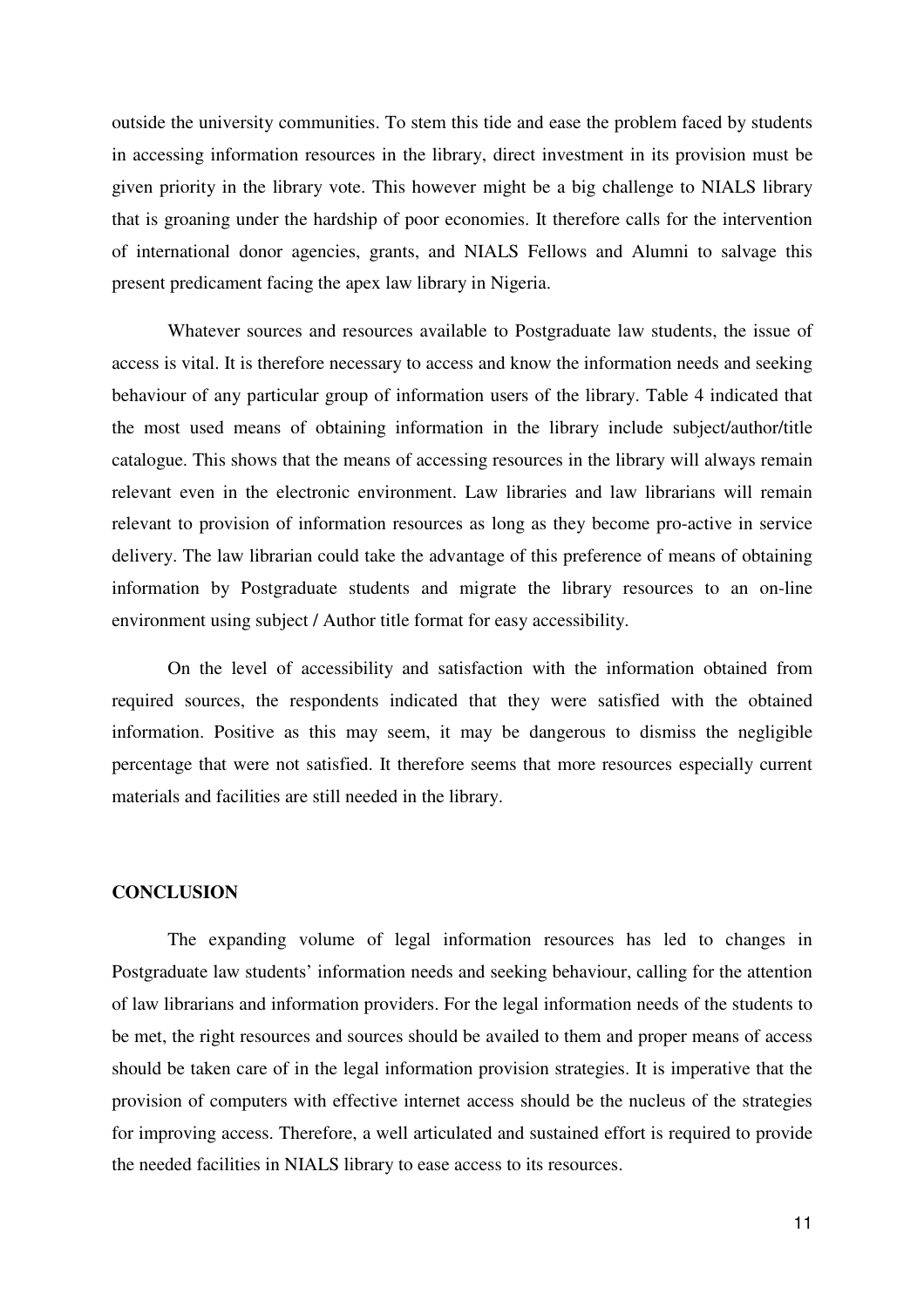Information seeking is a complex process and, as a result, the role of librarians is correspondingly more complex and more demanding to facilitate the information seeking process. Law librarians should be proactive in service delivery. This is because many students depend on the law libraries to access information. Handy access tools should be created to facilitate access. Frequent enquiry into the legal information needs of users should be adopted.

#### **REFERENCES**

- Adeoye,M. O and Popoola, S.O.(2011) Teaching Effectiveness, Availability, Accessibility, and use of library and information resources among teaching staff of schools of nursing in Osun and Oyo State, Nigeria
- Bates, M. 2002. Towards an integrated model of information seeking and searching: studies of information seeking in context*. New Review of Information Behavior Research,* 3: 1-16
- Haruna, I. and Mabawonku, I. 2001. Information Needs and Seeking Behaviour of Legal Practitioners and the Challenges to Law Libraries in Lagos, Nigeria. *The International Information & Library Review,* 33. 1.March. 69-87
- Kuhlthau, C.C. and Tama, S.L. 2001. Information search process of lawyers: A call for "just for me" information services. *Journal of Documentation 57*: 1: 25-43.
- Makri, S. 2008. A study of lawyers' information behavior leading to the development of two methods for evaluating electronic resources. Unpublished Ph.D thesis. University College London; 145
- Ojedokun, A.A.A. & Owolabi, C. (2003) Internet access competence and the use of the internet for teaching and research activities by universities of Botswana academic staff. African Journal of Arcives and Information Science 13 :1:43-53
- Otike, J. and Mathews, G. 2000. Legal information needs of lawyers in Kenya: a case study. *Library Management* 21:5
- Oyediran-Tidings, S. (2004). Information needs and seeking behavior of library users: results from Yaba College of Technology, Lagos. *Lagos Journal of Library and Information Science* 2(2):77-88.